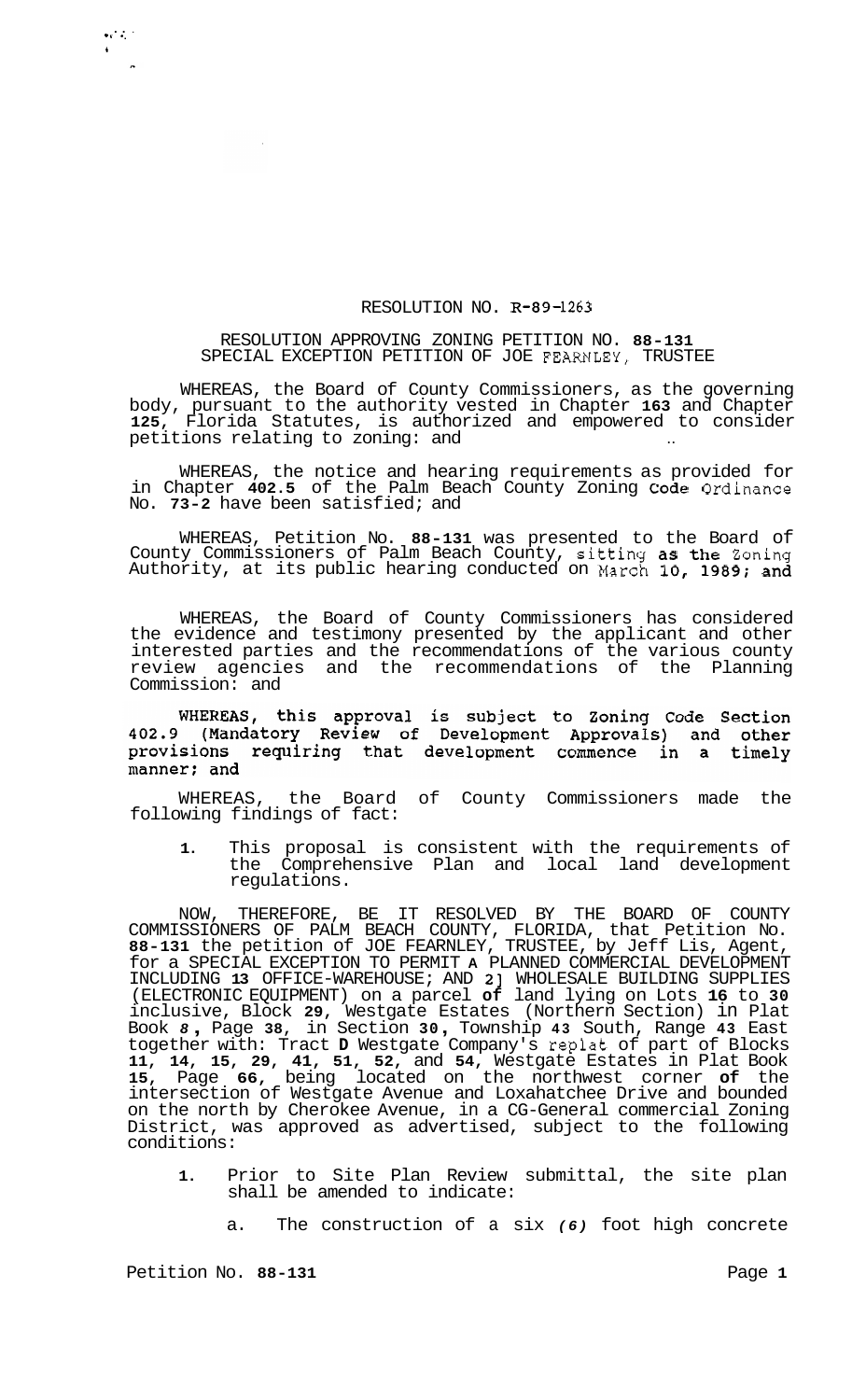block and stucco wall along the entire length of the north property line;

- b. Trees twelve **(12)** feet in height, planted twenty **(20)** feet on center alternately placed on each side of the six *(6)* foot high C.B.S. wall along the entire length of the north property line;
- c. The relocation and incorporation of the twelve **(12)** foot by thirty **(30)** foot loading zone area, located at the northeast corner by the building, into the centralized loading area;
- d. The elimination of the following parking spaces:
	- **(1)** The southern most parking space along the western property line; and
	- **(2)** The five parking spaces opposite the entry to the loading bay area.
- **2.**  Access shall not be permitted onto Cherokee Avenue.
- **3.**  The northwest corner of building **IIBlr** and the northeast corner of building "A" shall provide minimum ten (10) foot safe sight corners.
- **4.**  The uses in Buildings A and B shall be limited to those permitted by Section **500.39,** (Office-Warehouse permitted by Section 500.39, (Office-Ware<br>Combination), of the Palm Beach County Zoning Code.
- **5.**  Generation and disposal **of** hazardous effluents into sanitary sewerage system shall be prohibited unless adequate pretreatment facilities approved by the Florida Department of Environmental Regulation (FDER) and Agency responsible for sewage works are constructed and used by project tenants or owners generating such effluents.
- *6.*  Sewer service is available to the property. Therefore, no septic tank shall be permitted on the site.
- *7.*  Water service is available to the property. Therefore, no well shall be permitted on the site to provide potable water.
- *8.*  The Developer shall provide discharge control and treatment for the stormwater runoff in accordance with all applicable agency requirements in effect at the time of the permit application. However, at a minimum, this development shall retain onsite the stormwater runoff generated by a three **(3)** year-one **(1)** hour storm with a total rainfall of **3** inches as required by the Permit Section, Land Development Division. In the event that the subject site abuts a Department **of**  Transportation maintained roadway, concurrent approval from the Florida Department of Transportation will also be required. **The** drainage system **shall** be maintained

 $\mathcal{A}_\bullet$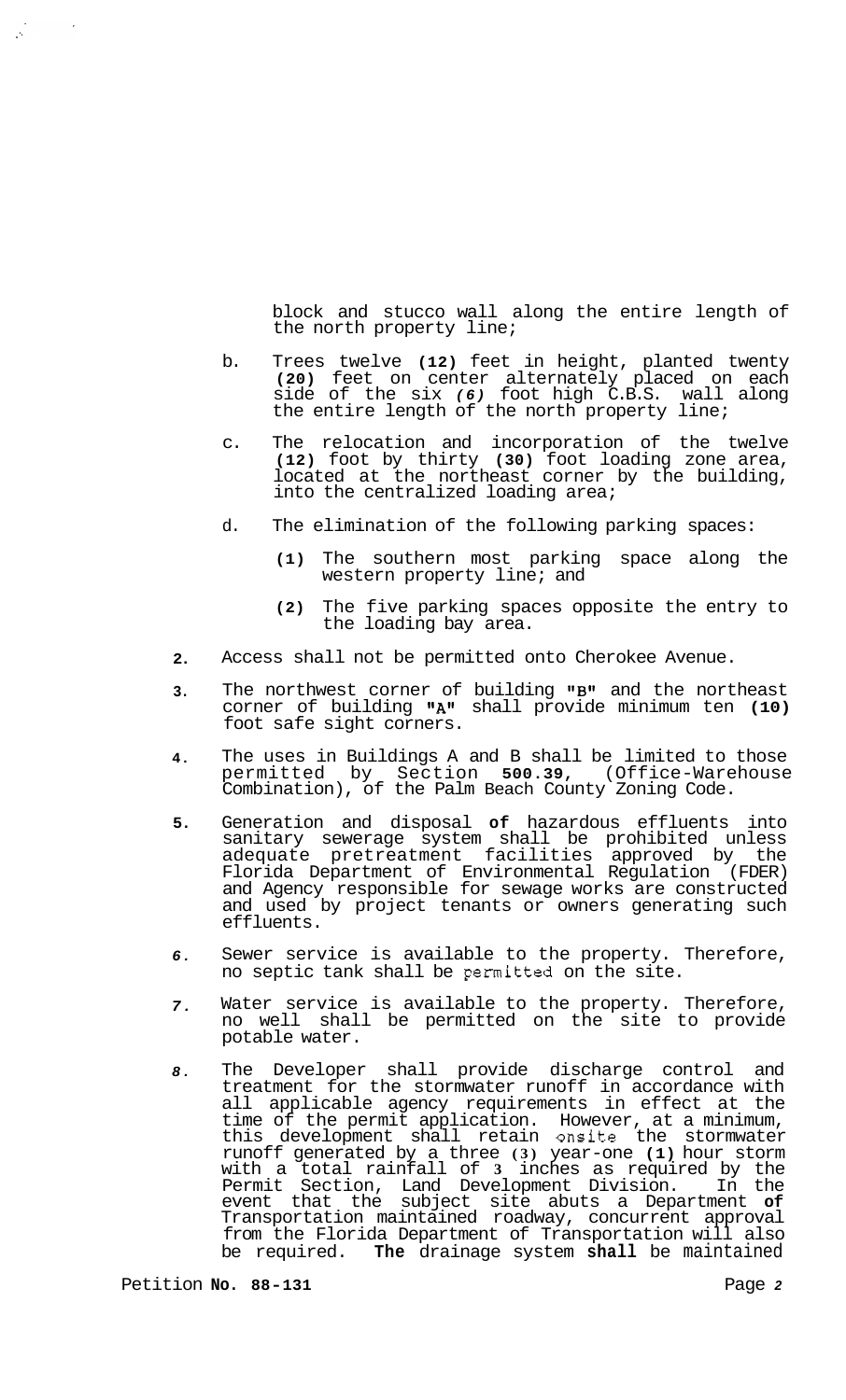in an acceptable condition as approved by the County Engineer. In the event that the drainage system is not adequately maintained as determined by the County Engineer, this matter will be referred to the Code Enforcement Board for enforcement.

- **9.** The Developer shall design the drainage system such that drainage from those areas which may contain hazardous or undesirable waste shall be separate from stormwater runoff from the remainder of the site.
- **10.** The Developer shall pay a Fair Share Fee in the amount and manner required by the "Fair Share Contribution for Road Improvements Ordinance" as it presently exists or as it may from time to time be amended.
- **11.** Prior to Site Plan certification, the property owner shall record a Unity of Control on the subject property subject to approval by the County Attorney.
- 12. Property owner shall dedicate fifty **(50)** feet from centerline for the ultimate right-of-way for Westgate Avenue within ninety **(90)** days of adoption of the resolution approving this petition, if determined to be required for landscaping by Palm Beach County and the CRA. The northern ten **(10)** feet of the fifty **(50)** feet shall accommodate the minimum landscape requirements of Section **500.35** (Landscape Code) of the Zoning Code and may be incorporated into a streetscape program of the future CRA. This ten (10) feet may be an easement or right-of-way based on the decision of the County Engineer. If fifty **(50)** feet of right-of-way is not required, a maximum of forty **(40)** feet shall be required.
- **13.** The property owner shall construct concrete sidewalks along Loxahatchee Drive and Westgate Avenue along the project's frontage.
- **14.** The property owner shall fund **a** pro rata share in the cost of three-laning **of** Westgate Avenue along the project **Is** entrance. Funding shall be based upon the cost of one 12-foot travel lane along this project's entire frontage. -
- **15.** Failure to comply with any conditions of approval may result in the denial or revocation of a building permit; the issuance of a stop work order; the denial of a Certificate of Occupancy on any building or structure; **or** the denial or revocation of any permit or approval for any developer-owner, commercial-owner, lessee, or user of the subject property. Appeals from such action may be taken to the Palm Beach County Board **of** Adjustment **or** as otherwise provided in the Palm Beach County Zoning Code.

Petition **No.** 88-131 Page 3